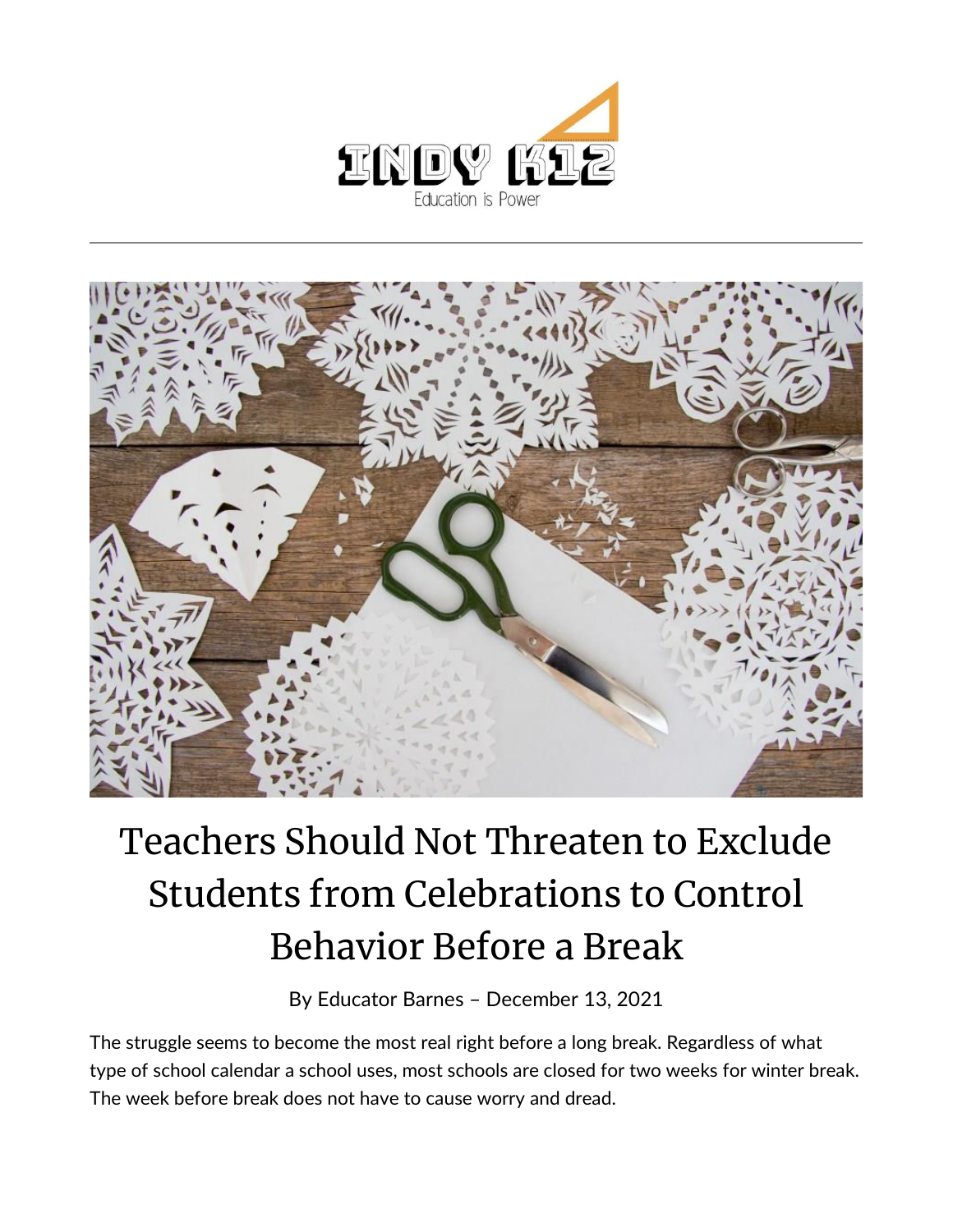Listen, I know some students seem to burst right through the best-designed plans. I am not here to say this will be full proof, but hopefully, this perspective will help.

First, let me get this out of the way … do not, I repeat, do not threaten to take away a holiday party or ban a student from an end-of-the-semester celebration. There are two types of teachers when it comes to this threat, the ones who follow through and the ones who don't.

The ones who don't are hoping that this empty threat will force students to behave. Students easily discover the bluff and turn it up a few notches. Then there are the teachers that actually keep their word. They do not let students participate in parties or celebrations. Once students realize the teacher is keeping their word, they turn it up a few notches. They don't care because this dangling carrot is no longer an option and on top of that they are mad because they got excluded.

Yes, I saw the eye roll and heard that sigh. I am not saying that we should give no consequences. Teachers don't need to make up new ones; they should implement the ones already in place and let natural consequences happen. If Terry hits a classmate right before the celebration and is removed from class and therefore misses the party, that is a natural consequence without dangling it in the student's face.

Celebrations and parties before winter break bring closure and mark the halfway point of the school year. This celebration may be the only bright point for students until they return back to school after break.

The weekend before winter break ended in 2021, my father died. My sons had just seen him for Christmas, and we were supposed to see him the day after he died. A few days after my dad died, a gift my dad order for one of my sons arrived. I know that although my sons are excited about the break, they are sad and will miss how winter break used to be. The holiday season is not always pleasant, and teachers should do their best to send off students with joy.

It is important for teachers to note how proud they are of their students and that they will miss them during the break. Those words may be the shining light that gets them through break. Of course, this English teacher also suggest telling students to read … look, I can't help it!